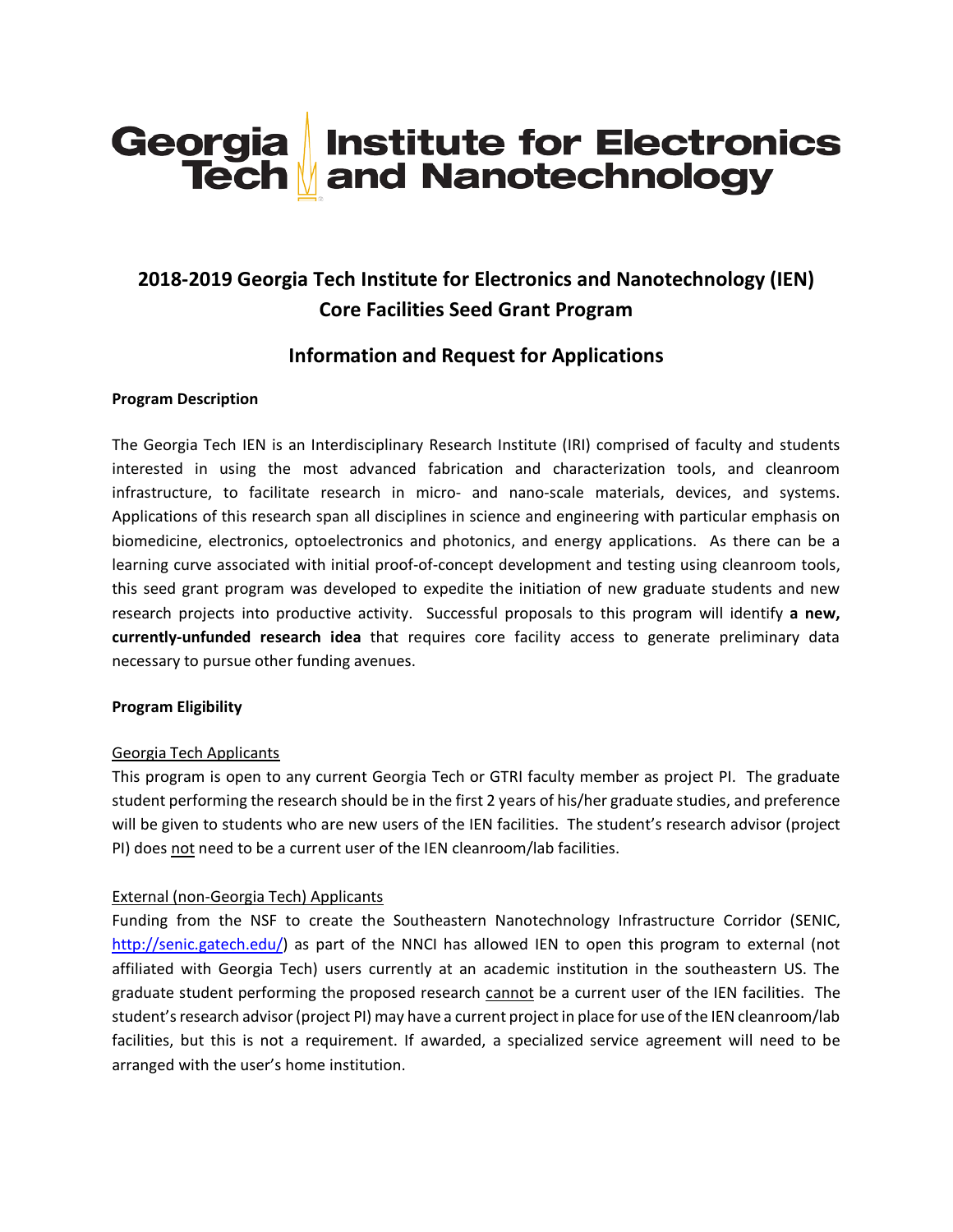Past awardees of a seed grant may submit additional proposals for different students/projects, but not in consecutive funding cycles. **It is the responsibility of the project PI and student to determine their ability to make use of the awarded time during the grant period. Extensions requested once the project has begun will not be granted.**

#### **Award Information**

Each seed grant award will consist of free cleanroom access to the student identified in the proposal for 2 (consecutive) billing quarters. Based on current access rates and the academic cap on hourly charges [\(https://cleanroom.gatech.edu/articles/68\)](https://cleanroom.gatech.edu/articles/68), this comprises a maximum award of \$6000 for the 6 month period. This maximum award amount is still in effect even if IEN non-cleanroom (lab) equipment, electron beam lithography (EBL), or tools in the Materials Characterization Facility (MCF) are required.

External projects may elect to use part of the award for travel support, up to a maximum of \$1500. If you are requesting this support you will need to supply a brief budget and justification as an addendum to the proposal.

The designated student user is expected to only utilize the cleanroom/tool access while working with the PI on the proposed project. Members of the IEN processing staff will be available to consult during the project period. The number of awards for each proposal submission date will depend on the number and quality of the proposals. A short report describing the research activities is required midway and at the completion of the award period.

#### **Submission Schedule**

This Seed Grant program is offered in two competitions each year with due dates on **October 1, 2018** and **April 1, 2019**. While it is expected that research activity will begin on December 1, 2018 and June 1, 2019, respectively, there is flexibility in scheduling the 2 quarters of research work, as long as they conform to the IEN billing quarters.

#### **Proposal Requirements (2 pages max)**

The proposal (submitted as a PDF file of no more than 2 pages) should do the following:

- 1. Provide a project title. List name of PI and student at the top of the proposal.
- 2. Identify the research problem and specify the proposed methods.
- 3. Indicate the IEN research tools necessary to conduct the research. It is recommended that you obtain assistance with this component from members of the IEN processing staff.
- 4. Describe the relationship of this research to the PI's other research activity.
- 5. Identify the PI and the graduate student involved (including year of graduate work), and if there will be a mentoring relationship with the PI's other students. Note if there are collaborative relationships with Georgia Tech faculty that bear on this research project.
- 6. Specify the potential for follow-on funding based on the results of this initial work.